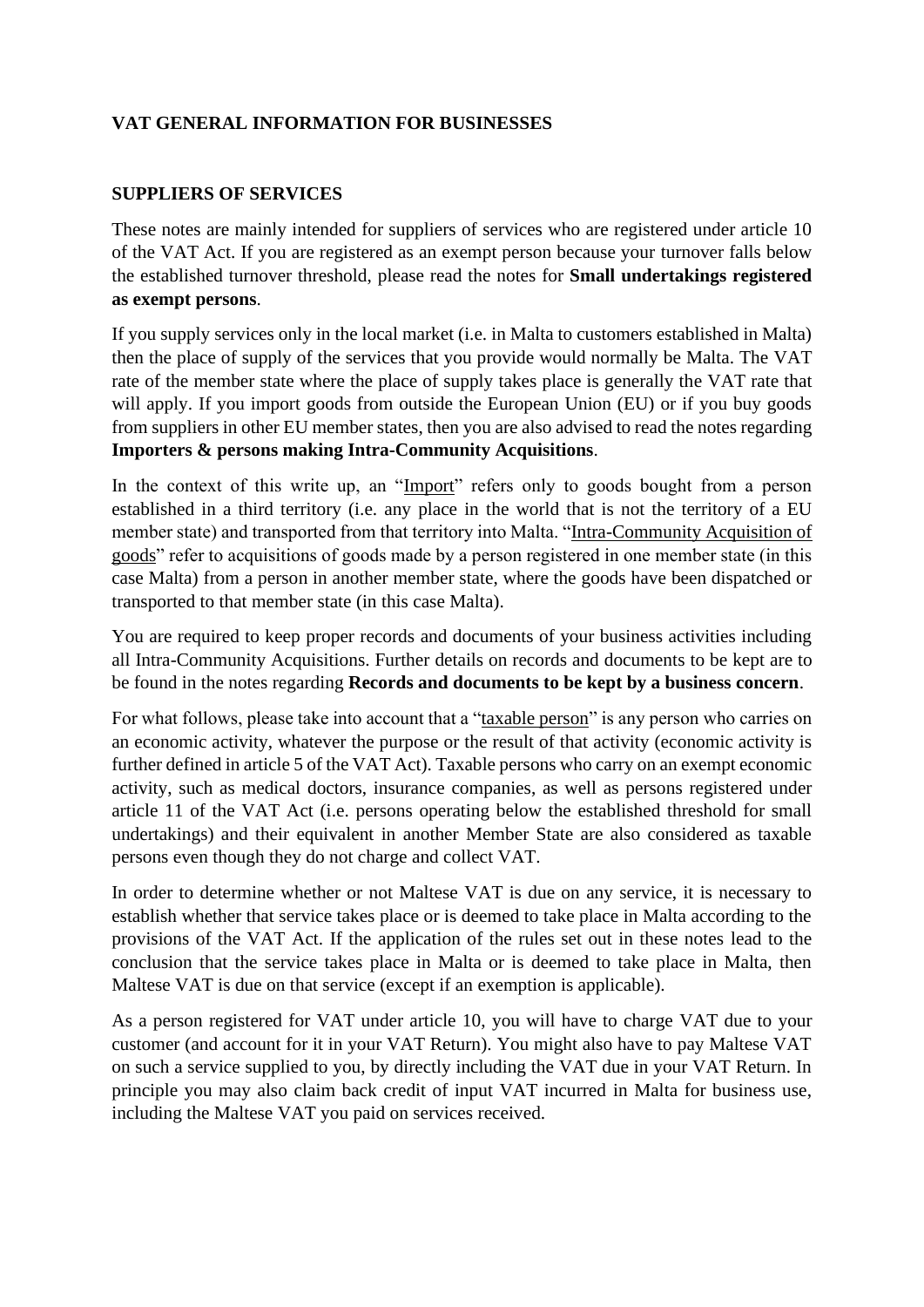## **General Rule for Place of Supply of Services applicable for cross-border trading**

The General Rule for the place of supply of a service depends on whether the service is supplied to a taxable person or to a non-taxable person.

In the case where your customer is a taxable person, the place of supply of your services shall be the place where the customer has established his business. However, if you supply these services to your customer in another place where he has a fixed establishment then the place of supply of those services shall be the place where that fixed establishment is located. Otherwise, in the absence of such place of establishment or fixed establishment, the place of supply of such services shall be the place where the taxable person who receives such services has his permanent address or usually resides.

On the other hand, in the case where your customer is a non-taxable person, the place of supply of your services shall be where the supplier (i.e. yourself) has established his business (i.e. Malta). However, if you supply these services from a fixed establishment of the supplier located in a place other than Malta, the place of supply of those services shall be the place where that fixed establishment is located. In the absence of such place of establishment or fixed establishment, the place of supply of services shall be the place where you have your permanent address or where you usually reside.

However, there are specific rules for the place of supply of the following services:

- (a) Services supplied by intermediaries to non-taxable persons;
- (b) Services connected with immovable property;
- (c) Transport Services;

(d) Cultural, artistic, sporting, scientific, educational, entertainment and similar services,

(e) Ancillary transport services and valuations of and work on movable property;

- (f) Restaurant and Catering Services;
- (g) Services consisting of hiring of means of transport;
- (h) Supply of electronically supplied services to non-taxable persons; and
- (i) Services to non-taxable persons outside the Community.

#### **(a) Services supplied by intermediaries to non-taxable persons**

If you supply services as an intermediary to a non-taxable person, i.e. you act in the name and on behalf of another person, the place of supply shall be the place where the underlying transaction is supplied.

#### **(b) Services connected with immovable property**

If you supply services connected with immovable property, including the services of:

- expert and estate agent,
- the provision of accommodation in the hotel sector or in sectors with a similar function, such as holiday camps or sites developed for use as camping sites,

- the granting of rights to use immovable property and services for the preparation and coordination of construction work, such as the services of an architect and of a firm providing on-site supervision,

the place of supply shall be the place where the immovable property is located.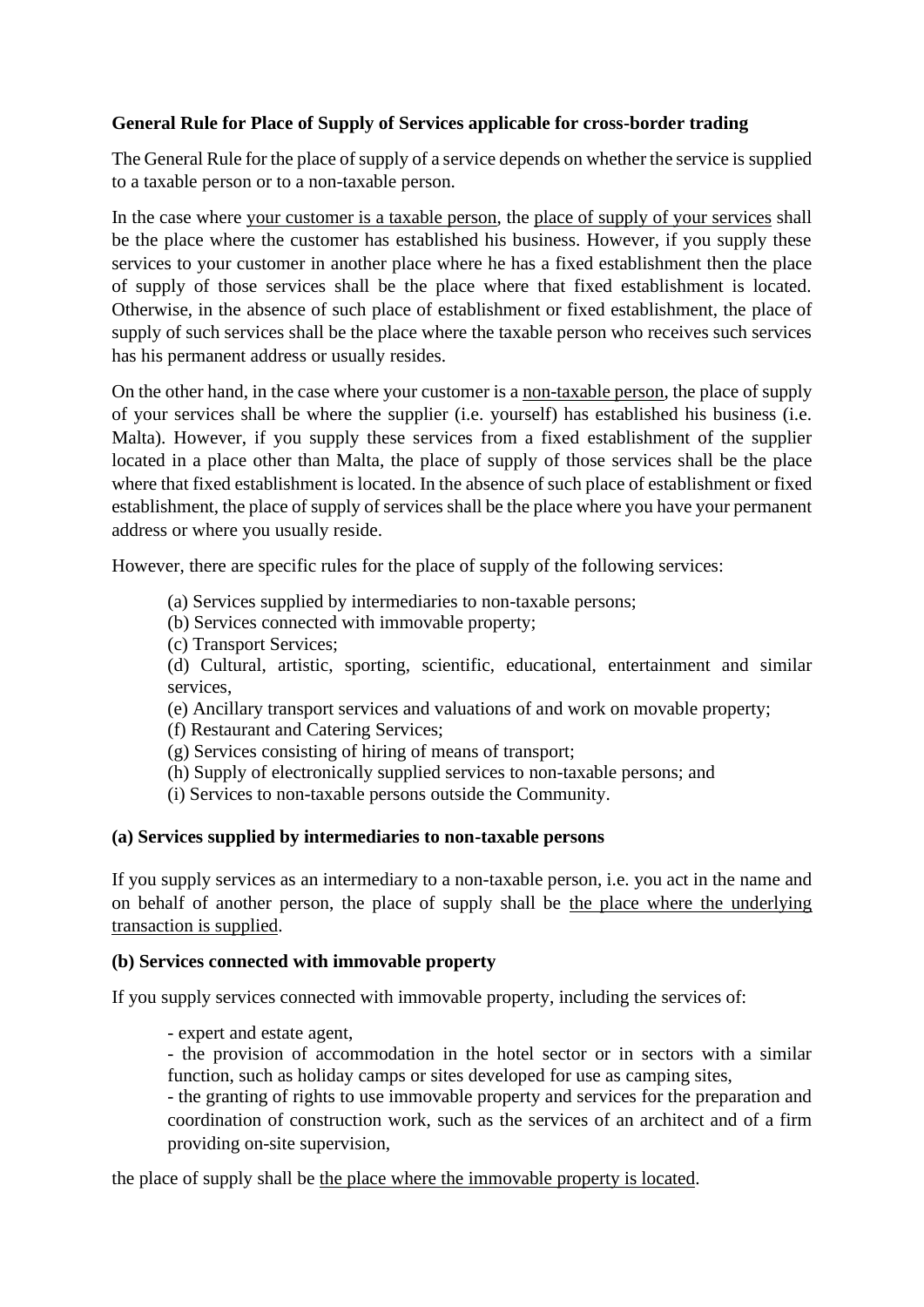# **(c) Transport Services**

(1) If you supply passenger transport, the place of supply shall be the place where the transport takes place, proportionate to the distances covered.

(2) If you supply transport of goods, other than the intra-Community transport of goods, to non-taxable persons, the place of supply shall be the place where the transport takes place, proportionate to the distances covered.

(3) If you supply intra-Community transport of goods to non-taxable persons the place of supply shall be the place where the transport of the goods begins.

## **(d) Cultural, artistic, sporting, scientific, educational, entertainment and similar services,**

If you supply any of these services to a taxable person, the place of supply shall be the place where those events actually take place.

If you supply any of these services to a non-taxable person, (including the supply of services of the organizers of such activities) the place of supply shall be the place where those activities actually take place.

### **(e) Ancillary transport services and valuations of and work on movable property**

If you supply ancillary transport services (e.g. loading, unloading, handling and similar activities) or valuations of and work on movable tangible property, to a non-taxable person, the place of supply shall be the place where the services are physically carried out.

## **(f) Restaurant and Catering Services**

If you supply restaurant and catering services other than those physically carried out on board ships, aircraft or trains during the section of a passenger transport operation effected within the community, the place of supply shall be the place where the services are physically carried out.

If you supply restaurant and catering services on board ships, aircraft or trains during the section of a passenger transport operation effected within the Community, the place of supply shall be at the point of departure of the passenger transport operation.

The "section of a passenger transport operation effected within the Community" shall mean the section of the operation effected, without a stopover outside the Community, between the point of departure and the point of arrival of the passenger transport operation.

The "point of departure of a passenger transport operation" shall mean the first scheduled point of passenger embarkation within the Community, where applicable after a stopover outside the Community.

The "point of arrival of a passenger transport operation" shall mean the last scheduled point of disembarkation within the Community of passengers who embarked in the Community, where applicable before a stopover outside the Community.

In the case of a return trip, the return leg shall be regarded as a separate transport operation.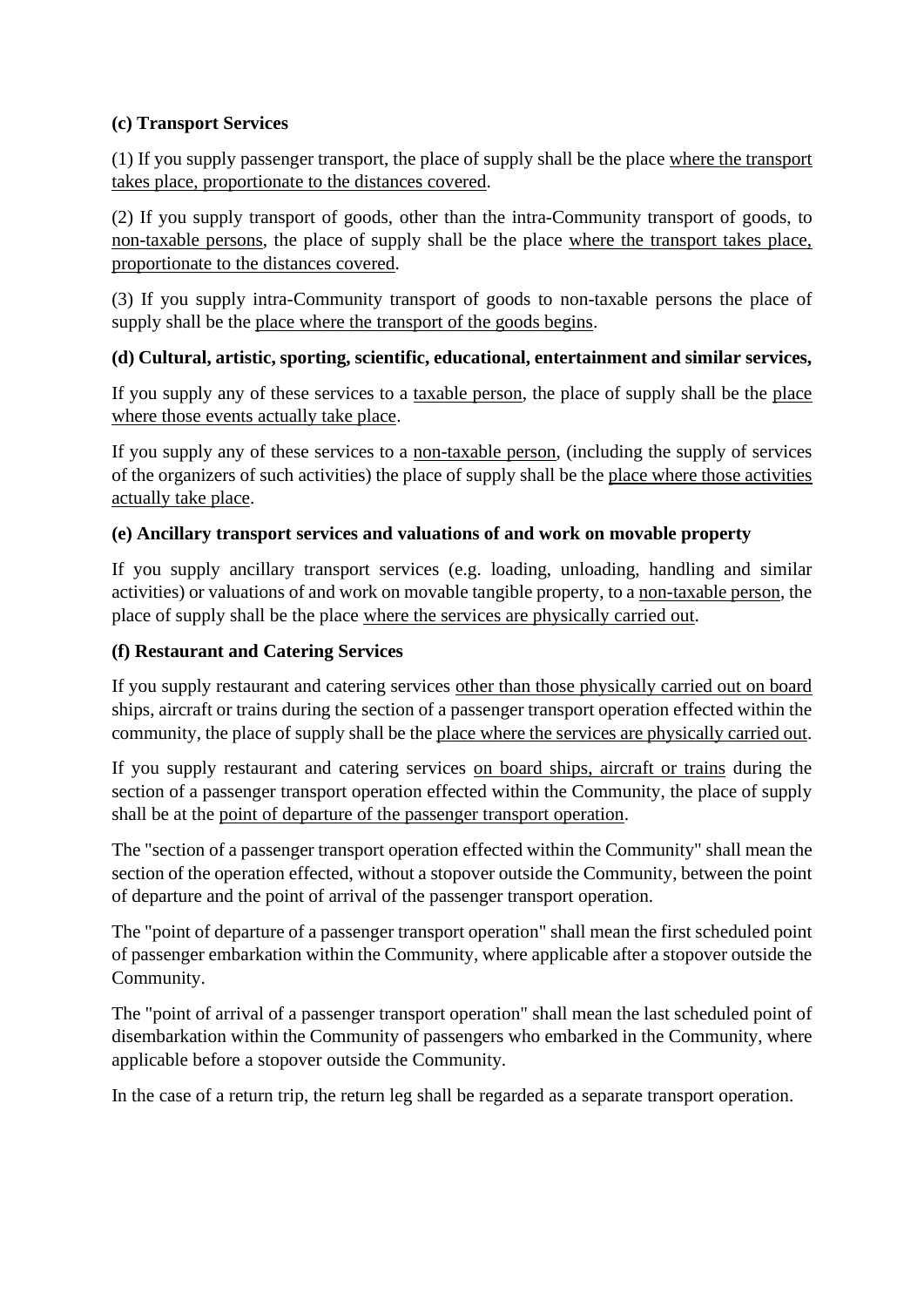# **(g) Services consisting of hiring of means of transport**

(1) If you supply services consisting of short-term hiring of a means of transport, the place of supply shall be the place where the means of transport is actually put at the disposal of the customer.

(2) If you supply services consisting of hiring, other than short-term hiring, of a means of transport to a non-taxable person, the place of supply shall be the place where the customer is established, has his permanent address or usually resides.

However, in the case of a hiring of a pleasure boat to a non-taxable person, other than shortterm hiring, if you actually provide this service from your place of business or fixed establishment situated in Malta, and the boat is put at the disposal of the customer in Malta, then the place of supply shall also be Malta.

(3) For the purposes of paragraphs (1) and (2), "short-term" shall mean the continuous possession or use of the means of transport throughout a period of not more than thirty days and, in the case of vessels, not more than ninety days.

### **(h) Supply of electronically supplied services to non-taxable persons**

If you supply electronically supplied services to non-taxable persons who are established in another Member State, or who have their permanent address or usually reside in that Member State, the place of supply shall be the place where the non-taxable person is established, or where he has his permanent address or usually resides.

Services include:

- Telecommunication services
- Radio and television broadcasting services
- Electronically supplied services including web-hosting, distance maintenance of programmes and equipment, supply of software, images, text and information, and making available databases, broadcasts, supply of music, films, games, and the supply of distance teaching.

This rule also applies to non-EU established persons who supply these services to non-taxable persons established inside the EU. In order to simplify the consequences of this rule, a system has been set up whereby the supplier can register in only one member state and pay to that member state the VAT due in each of the other member states where the service is consumed.

Further details regarding how specific situations concerning supplies of services should be dealt with are found in the European Council Implementing Regulation (EU) No 282/2011.

### **(i) Services to non-taxable persons outside the Community**

If you supply any of the following services to a non-taxable person who is established or has his permanent address or usually resides outside the Community, the place supply of such services shall be the place where that person is established, has his permanent address or usually resides:

(a) transfers and assignments of copyrights, patents, licences, trade marks and similar rights;

(b) advertising services;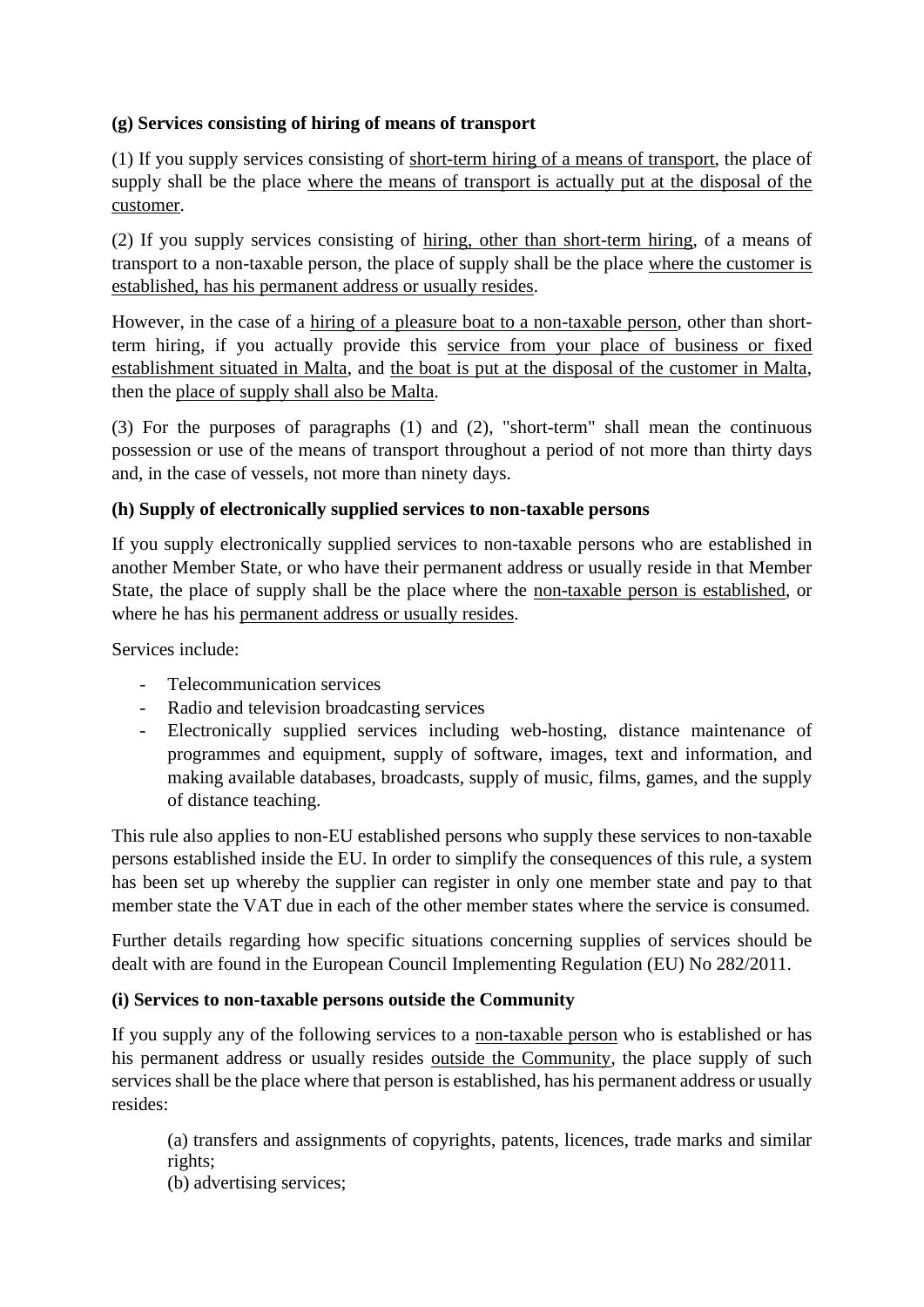(c) the services of consultants, engineers, consultancy firms, lawyers, accountants and other similar services, as well as data processing and the provision of information;

(d) obligations to refrain from pursuing or exercising, in whole or in part, a business activity or a right referred to in this item;

(e) banking, financial and insurance transactions including reinsurance, with the exception of the hire of safes;

(f) the supply of staff;

(g) the hiring out of movable tangible property, with the exception of all means of transport;

(h) the provision of access to a natural gas system situated within the territory of the Community or to any network connected to such a system, to the electricity system or to heating or cooling networks, or the transmission or distribution through these systems or networks, and the provision of other services directly linked thereto;

(i) telecommunications services;

(j) radio and television broadcasting services;

(k) electronically supplied services.

#### **Intra-community supplies of Services**

If you supply Intra-Community Services to a taxable person where the place of supply is the member state where that taxable person is established, those services are exempt from VAT in Malta. However, you are responsible to:

(a) Ensure that your customer in the other member state provides you with a valid VAT identification number. This identification number will start with a prefix of two letters that refer to the country of establishment. See further details on the format of this number in the notes regarding **Exporters and Intra-Community Suppliers**

(b) You may check the validity of the VAT identification number of your client either over the internet (**https://ec.europa.eu/taxation\_customs/vies/**) or by phoning the Central Liaison Office at the VAT Department in Malta. Such confirmation may also be obtained in writing and should be retained for future reference.

If the above conditions are met, you shall not charge VAT to your client. You are to quote the client's valid VAT identification number on the Tax Invoice that you issue to him and mention the words "**Reverse Charge**" on the invoice. You shall also report the supply of Intra-Community Services in the accounts of your business.

Please be advised that if your client does not have a valid identification number, you shall charge VAT on your supply as if it was a local supply. Otherwise, you will be responsible for the payment of the Value Added Tax due to the VAT Department in Malta.

You are also required to send to the VAT Department in Malta via its website, an electronic statement called the "**Recapitulative Statement**" in which you will provide a breakdown of all the exempt Intra-Community Services that you supplied during the previous calendar quarter. This statement should include the VAT numbers of your clients from the other member states and the total value of Intra-Community Services made to each of these clients. There is a penalty per month for failure to submit this "**Recapitulative Statement**" in time.